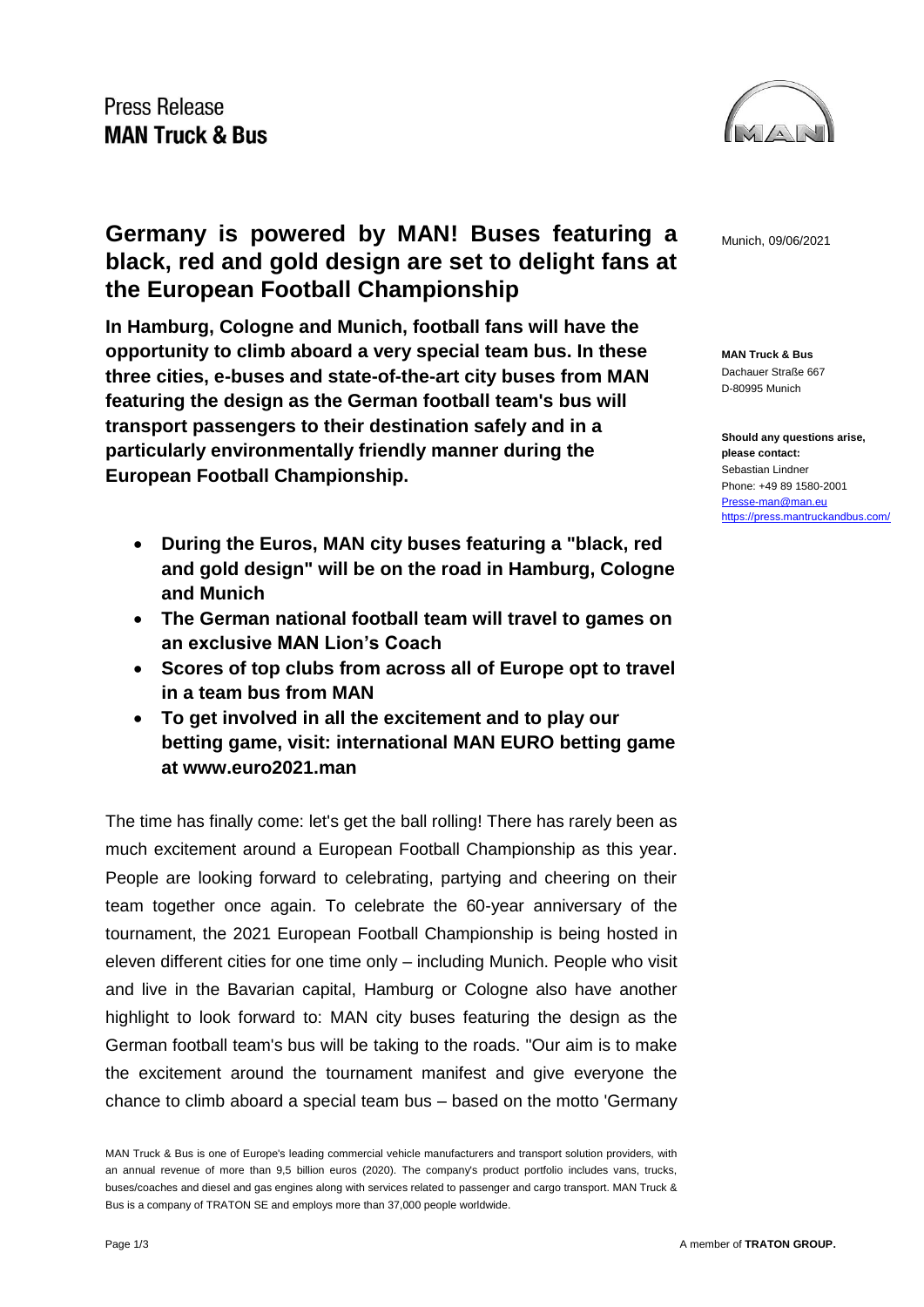# Press Release **MAN Truck & Bus**



is powered by MAN'," says Rudi Kuchta, Head Business Unit Bus at MAN Truck & Bus.

The e-buses and state-of-the-art, efficient city buses from MAN featuring the "black, red and gold design" are in deployment for the Munich public transport operator MVG (Münchner Verkehrsgesellschaft mbH), the Hamburg-Holstein public transportation company VHH (Verkehrsbetriebe Hamburg-Holstein GmbH) and the Kölner Verkehrs-Betriebe AG (KVB). "They will take fans to their destination safely, in comfort and, most importantly, in an environmentally friendly manner during the entire tournament. Our innovative buses and, in particular, the fully electric MAN Lion's City E are perfect for this sports event. This is because they are dynamic, future-oriented and stir up excitement wherever they are," states Heinz Kiess, Head of Product Marketing Bus. The fully electric city buses from MAN are already in general operation as scheduled service buses in Munich, Hamburg, Cologne and scores of other European cities, and have already proven how suitable they are for everyday use and what they have to offer.

#### **German national team also travels by MAN**

It is not just the fans and football enthusiasts who will be travelling by MAN during the tournament. The German national team will also travel to their games safely and in comfort with an MAN Lion's Coach. Not only does it have an eye-catching exterior design (in black, red and gold, of course), it has been equipped with exclusive interior fittings that leave nothing wanting. "These fittings are extremely important. After all, this is where the footballers rest and recuperate. That's why there needs to be plenty of space inside, all the elements have to be well-thought-out, and the bus has to provide the players with a safe and smooth ride," stresses Rudi Kuchta. "Its unmistakable design and unique comfort features definitely make the team bus a real eyecatcher and a space in which you can feel at ease."

Many clubs from across Europe value the importance of being able to relax when travelling, so that they can perform at their very best on the pitch. Be it football, basketball or handball, scores of tops clubs choose to travel in a team bus provided by MAN Truck & Bus, along with the comfort and reliability